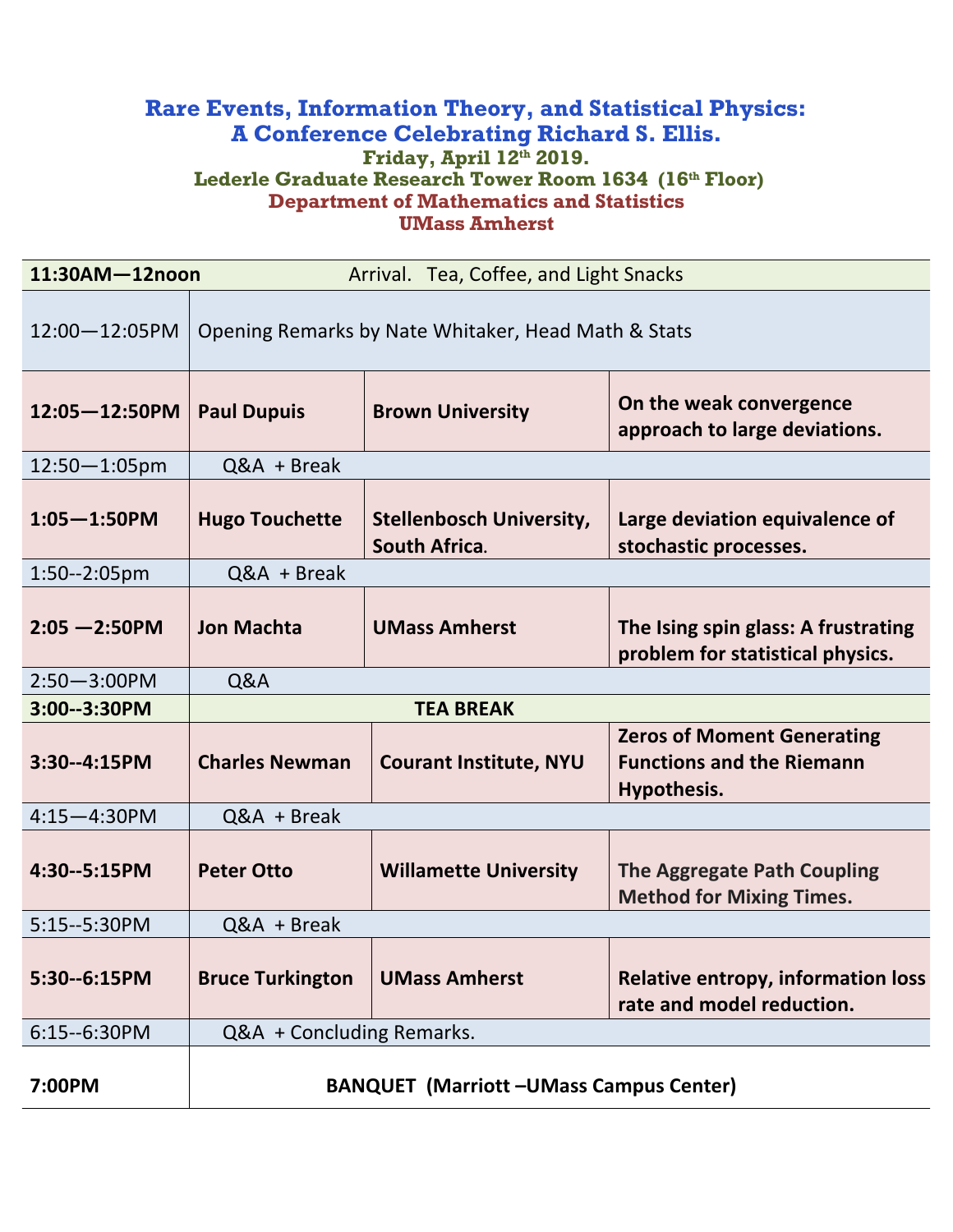# **Titles and Abstracts**

**Paul Dupuis** (Brown University)

**Title:** On the weak convergence approach to large deviations

**Abstract:** Richard Ellis and I introduced what we called the weak convergence approach to large deviations in a book published in 1997. The approach is based on variational representations for certain expected values, which allow one to convert the large deviation problem into one of weak convergence under a law of large numbers scaling. After reviewing the setup in the context of a simple example, I will survey its further development in the years since.

**Hugo Touchette** (Stellenbosch University, South Africa)

**Title:** Large deviation equivalence of stochastic processes

**Abstract:** I will describe my recent work on a generalized notion of ensemble equivalence, which grew out of my work with Richard S. Ellis in 2004-2008. The equivalence applies to probability measures that are not necessarily the classical ensembles of statistical mechanics, and defines, in a loose sense, a minimal distance between measures that guarantee that they give the same macroscopic or long-time description of a random system (e.g., a many particle system or a Markov process).

### **Jon Machta** (UMass Amherst)

**Title:** The Ising spin glass: A frustrating problem for statistical physics.

**Abstract:** Ising spin glass models were originally introduced to understand a class of disordered magnetic systems but have proven to be important in a wide range of fields from computer science to biology. Despite more than four decades of study, many basic questions concerning Ising spin glasses remain controversial and unanswered. In this talk I will give a brief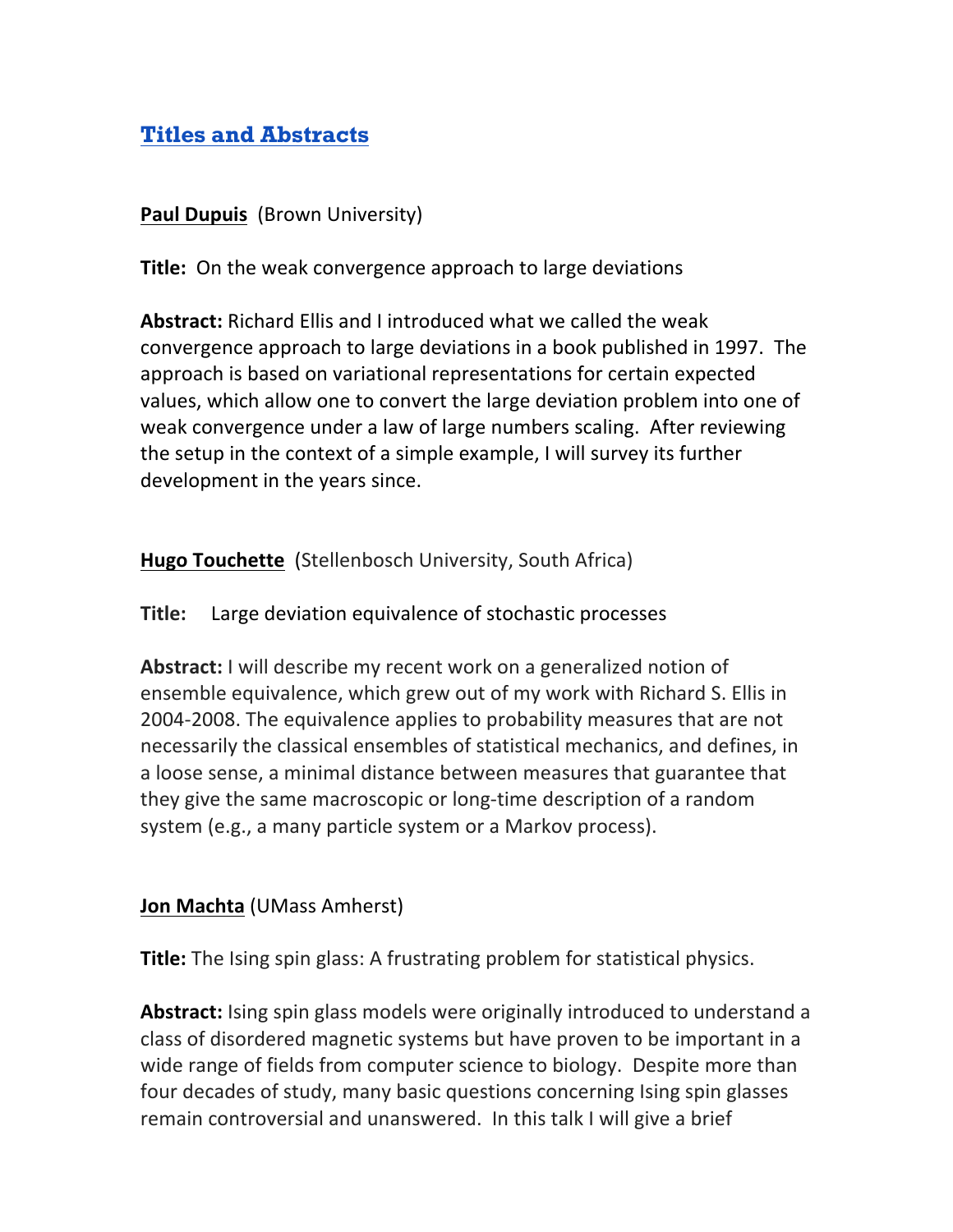overview of the history of the model and a few of the open questions. I will then discuss computational efforts to understand Ising spin glasses and focus on one useful computational tool—population annealing. I will explain the population annealing algorithm and describe some insights concerning Ising spin glasses obtained from population annealing simulations.

## **Charles Newman** (Courant Institute of Mathematical Sciences, NYU)

**Title:** Zeros of Moment Generating Functions and the Riemann Hypothesis.

**Abstract:** One fairly standard version of the Riemann Hypothesis (RH) is that a specific probability density on the real line has a moment generating function (Laplace transform) that as an analytic function on the complex plane has all its zeros pure imaginary. In statistical physics, a theorem of Lee and Yang from the 1950s provides a way to generate probability densities with that same property. How closely these two topics are related to each other is of some interest. We'll review a series of results that span the period from the 1920's to now concerning a perturbed version of the RH which demonstrate at least an historical relation. In the perturbed version, due to Polya, the log of the probability density is modified by a quadratic term. This gives rise to an implicitly defined real constant known as the de Bruijn-Newman Constant, Lambda. The conjecture and now theorem (Newman 1976, Rodgers and Tau 2018) that Lambda is greater than or equal to zero is complementary to the RH which is equivalent to Lambda less than or equal to zero; The conjecture/theorem is a version of the dictum that the RH, if true, is only barely so. Until very recently, the best upper bound, was a 2009 result of Ki, Kim and Lee that Lambda is strictly less than 1/2. The

current upper bound (see Polymath 15) is around 0.22.

### **Peter Otto** (Willamette University)

**Title:** The Aggregate Path Coupling Method for Mixing Times

**Abstract:** The mixing time of a Markov chain is a measure of the convergence rate of the state distribution to the chain's stationary